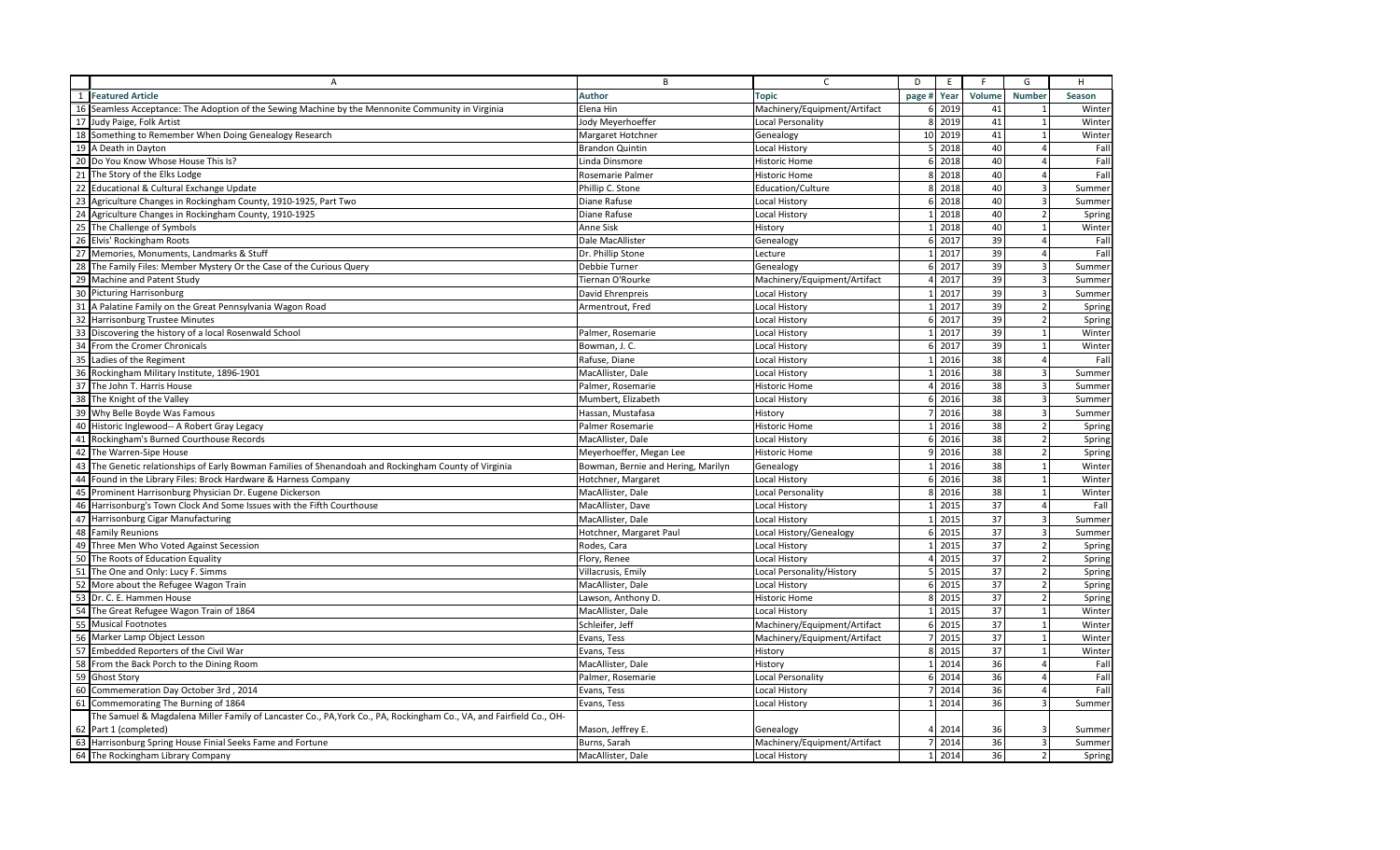|     | А                                                                                                                   | B                                     | $\mathsf{C}$                 | D              | E                   | F.     | G                       | H             |
|-----|---------------------------------------------------------------------------------------------------------------------|---------------------------------------|------------------------------|----------------|---------------------|--------|-------------------------|---------------|
|     | 1 Featured Article                                                                                                  | <b>Author</b>                         | <b>Topic</b>                 | page # Year    |                     | Volume | <b>Number</b>           | <b>Season</b> |
|     | The Samuel & Magdalena Miller family of Lancaster Co., PA, York Co., PA, Rockingham Co., VA, and Fairfield Co., OH- |                                       |                              |                |                     |        |                         |               |
|     | 65 Part 1 (continued)                                                                                               | Mason, Jeffrey E.                     | Genealogy                    |                | 4 2014              | 36     | 2                       | Spring        |
|     | 66 Antique Bottle Show                                                                                              | Burns, Sarah                          | Machinery/Equipment/Artifact |                | 10 2014             | 36     | $\overline{2}$          | Spring        |
|     | The Samuel & Magdalena Miller family of Lancaster Co., PA, York Co., PA, Rockingham Co., VA, and Fairfield Co., OH- |                                       |                              |                |                     |        |                         |               |
|     | 67 Part 1                                                                                                           | Mason, Jeffrey E.                     | Genealogy                    |                | 1 2014              | 36     | $\overline{1}$          | Winter        |
|     | 68 Col. S. B. Gibbons of the 10th Virginia Infantry                                                                 | MacAllister, Dale                     | Local Personality/History    |                | 1 2013              | 35     | $\overline{4}$          | Fall          |
|     | 69 Chancery Court Records with Carl Childs                                                                          |                                       | History                      |                | 10 2013             | 35     | $\overline{4}$          | Fall          |
| 70  | CSS Hampton Flag Heads to Hampton                                                                                   | Hess, Nancy                           | History                      |                | 1 2013              | 35     | $\overline{3}$          | Summer        |
|     | 71 Another Happy Homecoming                                                                                         | Sellers, John                         | Local History                |                | 7 2013              | 35     | $\overline{\mathbf{3}}$ | Summer        |
|     | 72 A Youthful Perspective on History                                                                                | Meyer, Sally                          | History                      |                | 8 2013              | 35     | 3                       | Summer        |
|     | 73 Mark Thomas, "Craftsman to the Past"                                                                             | Collette, Charles; Frackelton, Monica | Local Personality            |                | 1 2013              | 35     | 2                       | Spring        |
|     | 74 Bonnie Spoon, Bonnie Bee Quilting                                                                                | Frackelton, Monica                    | Local Personality            |                | 6 2013              | 35     | $\overline{2}$          | Spring        |
|     | 75 Charles Neil Woodworking                                                                                         | Frackelton, Monica                    | Machinery/Equipment/Artifact | $\overline{7}$ | 2013                | 35     | $\overline{2}$          | Spring        |
|     | 76 Conductor Raymond Hebert                                                                                         | Imeson, Penny                         | Personality                  |                | 9 2013              | 35     | $\overline{2}$          | Spring        |
|     | 77 Mosby's Rangers                                                                                                  | Buckland, Eric                        | Local Personality            |                | 1 2013              | 35     | $\mathbf{1}$            | Winter        |
|     | 78 The Diary of John B. Sheets, of Mt. Crawford, Co. I, 33rd Virginia Infantry, C.S.A                               | Harter, Dale                          | Local Personality/History    |                | 9 2013              | 35     | $\mathbf{1}$            | Winter        |
|     | 79 Foxhall Alexander Daingerfield                                                                                   | Rafuse, Diane                         | Local Personality            |                | 1 2012              | 34     | $\overline{4}$          | Fall          |
|     | 80 Plantation Stories                                                                                               | MacAllister, Dale                     | Local History                |                | 10 2012             | 34     | $\overline{4}$          | Fall          |
|     | 81 Museum Opens New Civil War Gallery                                                                               | Jefferson, Lauren                     | Museum                       |                | 1 2012              | 34     | $\overline{3}$          | Summer        |
|     | 82 Archivist Trains at Special Institute                                                                            | Adams, Laura                          | Museum                       |                | 4 2012              | 34     | 3                       | Summer        |
|     | 83 NAACP Donates to Restore 1815 Tax Records                                                                        | Jefferson, Lauren                     | Local History                |                | 5 2012              | 34     | 3                       | Summer        |
|     | 84 The Diary of John B. Sheets, of Mt. Crawford, Co. I, 33rd Virginia Infantry, C.S.A                               | Harter, Dale                          | Local Personality/History    |                | 6 2012              | 34     | $\overline{\mathbf{3}}$ | Summer        |
|     | 85 My Uncle Abram Paul: 1846-1937                                                                                   | Paul, John Gray                       | Local Personality/History    |                | 10 2012             | 34     | $\overline{\mathbf{3}}$ | Summer        |
|     | 86 The Local Legend of "Pawnee Bill" Lilly                                                                          | MacAllister, Dale                     | Local Personality/History    |                | $1 \overline{2012}$ | 34     | $\overline{2}$          | Spring        |
|     | 87 Contentment: A Mount Crawford Home                                                                               | Foster, John T. Jr.                   | <b>Historic Home</b>         |                | 4 2012              | 34     | $\overline{2}$          | Spring        |
|     | 88 Voices of the Mountain                                                                                           | Palmer, Rosemarie                     | <b>Local History</b>         |                | 7 2012              | 34     | $\overline{2}$          | Spring        |
|     | 89 Becoming a Certified Genealogist                                                                                 | Alley, Robert Earl                    | Genealogy                    |                | 10 2012             | 34     | $\overline{2}$          | Spring        |
|     | 90 Court Manor: A Jewel of the Valley                                                                               | Jefferson, Lauren                     | Historic Home                |                | 1 2012              | 34     | 1                       | Winter        |
|     | 91 Family Donates Civil War Letters                                                                                 | Hess, Nancy                           | Local History                |                | 5 2012              | 34     | $\mathbf{1}$            | Winter        |
|     | 92 Heroic Valley Women During the Civil War                                                                         | Palmer, Rosemarie                     | Local History                |                | 7 2012              | 34     | $\mathbf{1}$            | Winter        |
|     | 93 Anti-Suffragette Letter Found at Yard Sale                                                                       |                                       | Local History                |                | 10 2012             | 34     | $\mathbf{1}$            | Winter        |
|     | 94 Taking the Waters                                                                                                | MacAllister, Dale                     | Local History                |                | 1 2011              | 33     | $\overline{3}$          | Fall          |
|     | 95 Civil War in the Valley: Lynnwood Plantation                                                                     | Palmer, Rosemarie                     | Historic Home                |                | 7 2011              | 33     | $\overline{3}$          | Fall          |
|     | 96 Featured Artist: Peter Bernhart, Fraktur-maker                                                                   | MacAllister, Dale                     | Local Personality            |                | 1 2011              | 33     | $\overline{2}$          | Summer        |
|     | 97 Many Hands Make Light Work at Fraktur Exhibit                                                                    | Jefferson, Lauren                     | Museum                       |                | 4 2011              | 33     | $\overline{2}$          | Summer        |
|     | 98 Kaylor Collection Donated to HRHS                                                                                | Bowers, Lawrence D., Jr.              | Local Personality            |                | 4 2011              | 33     | $\sqrt{2}$              | Summer        |
|     | 99 Wartime Mural Still Graces Old Post Office Interior                                                              | Palmer, Rosemarie                     | Local History                |                | 7 2011              | 33     | $\overline{2}$          | Summer        |
|     | 100 Harrisonburg Resident Feted at The Feast of Roses                                                               | Cummings, Richard                     | Local Personality            |                | 1 2011              | 33     | $\mathbf{1}$            | Spring        |
| 101 | "The Fashionable Mrs. Etter Exhibit" Opens                                                                          |                                       | Museum                       |                | 4 2011              | 33     | $\mathbf{1}$            | Spring        |
|     | 102 Hotchkiss Bus Tour Hightlights Cartographer's Life                                                              | Ritchie, Pat                          | Local Personality            |                | 4 2010              | 32     | $\overline{4}$          | Winter        |
|     | 103 Jedediah Hotchkiss Exhibit in Full Swing!                                                                       | Jefferson, Lauren                     | Local Personality            |                | 7 2010              | 32     | $\overline{\mathbf{3}}$ | Summer-Fal    |
|     | 104 In Memory: John Gideon Stewart (1918-2010)                                                                      |                                       | Local Personality            |                | 8 2010              | 32     | 3                       | Summer-Fall   |
|     | 105 Patrick Henry Sipe Served in Two Confederate Units During War                                                   | Stemple, John T and Violet M. Hogan   | Local Personality/History    | $\mathbf{1}$   | 2010                | 32     | $\overline{2}$          | Spring        |
|     | 106 The Diary of John B. Sheets, of Mt. Crawford, Co. I, 33rd Virginia Infantry, C.S.A                              | Harter, Dale                          | Local Personality/History    |                | 3 2010              | 32     | $\overline{2}$          | Spring        |
|     | 107 The Reverend George Bourne: Rockingham's Pioneer Abolitionist                                                   | Blair, Dr. Charles William "Bill"     | Local Personality            |                | 1 2010              | 32     | $\mathbf{1}$            | Winter        |
|     | 108 The Diary of John B. Sheets, of Mt. Crawford, Co. I, 33rd Virginia Infantry, C.S.A                              | Harter, Dale                          | Local Personality/History    |                | 3 2010              | 32     | $\mathbf{1}$            | Winter        |
|     | 109 "You Have to Get Out of the Genealogy Collection."                                                              | Barkley, Carolyn L.                   | Genealogy                    |                | 12 2010             | 32     | $\mathbf{1}$            | Winter        |
|     | 110 Corner of W. Market and North Liberty Holds 228 Years of Harrisonburg History                                   | Palmer, Rosemarie                     | Local History                | $\mathbf{1}$   | 2009                | 31     | $\overline{3}$          | Fall          |
|     | 111 The Diary of John B. Sheets, of Mt. Crawford, Co. I, 33rd Virginia Infantry, C.S.A                              | Harter, Dale                          | Local Personality            |                | 3 2009              | 31     | $\overline{3}$          | Fall          |
|     | 112 Mixing Pleasure and Profit at the Springs: The Harrisonburg-Rawley Connection                                   | Rafuse, Diane                         | Local History                |                | 1 2009              | 31     | $\overline{2}$          | Spring        |
|     | 113 The Diary of John B. Sheets, of Mt. Crawford, Co. I, 33rd Virginia Infantry, C.S.A                              | Harter, Dale                          | Local Personality/History    |                | 3 2009              | 31     | $\overline{2}$          | Spring        |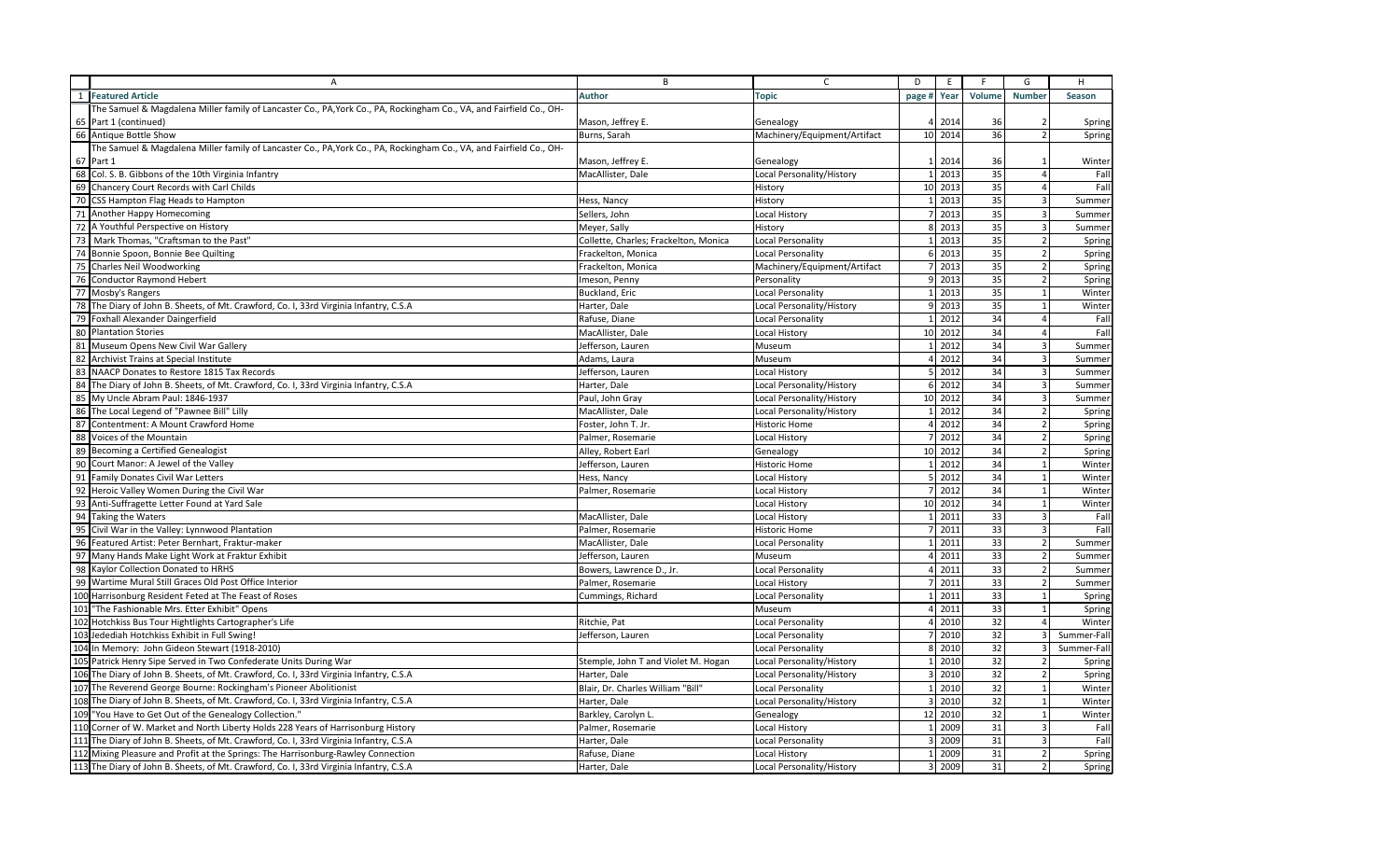|     | $\overline{A}$                                                                                                   | B                          | $\mathsf{C}$              | D                       | E       | F               | G                        | H      |
|-----|------------------------------------------------------------------------------------------------------------------|----------------------------|---------------------------|-------------------------|---------|-----------------|--------------------------|--------|
|     | 1 Featured Article                                                                                               | <b>Author</b>              | <b>Topic</b>              | page #                  | Year    | Volume          | <b>Number</b>            | Season |
|     | 114 Remembering Dr. Jean Wine                                                                                    | MacAllister, Dale          | <b>Local Personality</b>  | 10                      | 2009    | 31              | $\overline{2}$           | Spring |
|     | 115 Baker Country Store Records Invaluable to New HRHS Exhibit                                                   | Ritchie, Pat               | Museum                    |                         | 1 2009  | 31              | $\overline{1}$           | Winter |
|     | 116 The Diary of John B. Sheets, of Mt. Crawford, Co. I, 33rd Virginia Infantry, C.S.A                           | Harter, Dale               | Local Personality/History | $\overline{3}$          | 2009    | 31              | $\overline{1}$           | Winter |
|     | 117 Linville-Edom Grads Identified                                                                               |                            | Local History             | 5                       | 2009    | 31              | $\overline{1}$           | Winter |
|     | 118 In Memory of Dan Stark, 1927-2009                                                                            | Paul, Seymour              | <b>Local Personality</b>  |                         | 12 2009 | 31              | $\overline{1}$           | Winter |
|     | 119 Honoring Those Who Honored Us                                                                                | Harter, Dale               | Local Personality         | $\overline{1}$          | 2008    | 30              | $\overline{a}$           | Fall   |
| 120 | The Diary of John B. Sheets, of Mt. Crawford, Co. I, 33rd Virginia Infantry, C.S.A                               | Harter, Dale               | Local Personality/History | 3 <sup>1</sup>          | 2008    | 30              | $\overline{4}$           | Fall   |
|     | 121 The Flood of 1949 in Bridgewater                                                                             | Harter, Dale               | Local History             | $\mathbf{1}$            | 2008    | 30              | $\overline{3}$           | Summer |
|     | 122 The Diary of John B. Sheets, of Mt. Crawford, Co. I, 33rd Virginia Infantry, C.S.A                           | Harter, Dale               | Local Personality/History | $\overline{\mathbf{3}}$ | 2008    | 30              | $\overline{3}$           | Summer |
|     | 123 Runnin' and Gunnin' Fund-Raisers: Heritage 5K and Frontiersman Reenactment                                   | Ritchie, Pat               | Museum                    | $\overline{1}$          | 2008    | 30              | $\overline{2}$           | Spring |
|     | 124 The Diary of John B. Sheets, of Mt. Crawford, Co. I, 33rd Virginia Infantry, C.S.A                           | Harter, Dale               | Local Personality/History | 3                       | 2008    | 30              | 2 <sup>1</sup>           | Spring |
| 125 | The Library of Virginia Publishes Guide to Personal Papers Collection                                            | Hart, Lyn                  | Museum                    | $\overline{4}$          | 2008    | 30              | $\overline{2}$           | Spring |
|     | 126 What's a Palatine?                                                                                           | Jones, Henry Z, Jr.        | Genealogy                 | 5 <sup>1</sup>          | 2008    | 30              | $\overline{2}$           | Spring |
|     | 127 Joseph T. Williams, Free Man of Color: Harrisonburg's First African-American Policeman                       | MacAllister, Dale          | Local Personality/History | $\mathbf{1}$            | 2008    | 30              | $\overline{1}$           | Winter |
|     | 128 The Diary of John B. Sheets, of Mt. Crawford, Co. I, 33rd Virginia Infantry, C.S.A                           | Harter, Dale               | Local Personality/History |                         | 3 2008  | 30              | $\overline{1}$           | Winter |
|     | 129 The Valley During the French and Indian War                                                                  | Ritchie, Pat               | <b>Local History</b>      | 1                       | 2007    | $\overline{29}$ | $\overline{a}$           | Fal    |
| 130 | The Diary of John B. Sheets, of Mt. Crawford, Co. I, 33rd Virginia Infantry, C.S.A                               | Harter, Dale               | Local Personality/History | 3 <sup>1</sup>          | 2007    | 29              | $\overline{a}$           | Fal    |
|     | 131 Christmas in Harrisonburg, 1878                                                                              |                            | Local History             |                         | 10 2007 | 29              | $\overline{a}$           | Fall   |
|     | 132 The Back 40, Preserving the John Kline Homestead                                                             | Harter, Dale               | <b>Local History</b>      | 12                      | 2007    | 29              | $\Delta$                 | Fall   |
|     | 133 Al Jenkins and the Preservation of Long's Chapel                                                             | MacAllister, Dale          | <b>Local History</b>      |                         | 1 2007  | 29              | $\overline{\mathbf{3}}$  | Summer |
|     | 134 The Diary of John B. Sheets, of Mt. Crawford, Co. I, 33rd Virginia Infantry, C.S.A                           | Harter, Dale               | Local Personality/History | $\overline{\mathbf{3}}$ | 2007    | 29              | 3                        | Summer |
|     | 135 It Happened in Harrisonburg"In the Wrong Pew"                                                                |                            | Local History             |                         | 8 2007  | 29              | 3                        | Summer |
|     | 136 Prisoners of War in Rockingham County During WWII                                                            | Owen, Gregory L.           | <b>Local History</b>      | $\mathbf{1}$            | 2007    | $\overline{29}$ | 2                        | Spring |
| 137 | The Diary of John B. Sheets, of Mt. Crawford, Co. I, 33rd Virginia Infantry, C.S.A                               | Harter, Dale               | Local Personality/History |                         | 6 2007  | 29              | $\overline{2}$           | Spring |
|     | 138 It Happened in Rockingham "Pass Them Around"                                                                 |                            | <b>Local History</b>      | 11                      | 2007    | 29              | $\mathcal{D}$            | Spring |
|     | 139 Emma's Painting Finds a Home At HRHS                                                                         |                            | <b>Local History</b>      | $\mathbf{1}$            | 2007    | 29              | $\overline{1}$           | Winter |
|     | 140 The Painting is Only Part of the Picture: The True(?) Tale of Emma Lyon Bryan                                | Harter, Dale               | Local Personality/History | $\overline{3}$          | 2007    | 29              | 1                        | Winter |
|     | 141 It Happened in Rockingham"Tape Worm 39 Feet Long Removed by Dr. Wilbur"                                      |                            | Local History             | 10                      | 2007    | 29              | 1                        | Winter |
| 142 | The Back 40, In Memory of John Heatwole                                                                          | MacAllister, Dale          | <b>Local Personality</b>  | 12                      | 2007    | 29              | $\mathbf{1}$             | Winter |
|     | 143 A Westerner's Search for His Rockingham Roots                                                                | Burgess, Charles E.        | Genealogy                 | $\mathbf{1}$            | 2006    | 28              | $\Delta$                 | Fall   |
|     | 144 Brocks Gap Tour, Part II                                                                                     | Ritchie, Pat               | <b>Local History</b>      |                         | 6 2006  | 28              | $\Delta$                 | Fall   |
| 145 | Getting Stumped on Zane's Trace: A Saga of Westward Migration                                                    | Dollarhide, William        | History                   | $\overline{7}$          | 2006    | 28              | $\overline{a}$           | Fall   |
|     | 146 John Heatwole Honored by SVBF                                                                                |                            | Local Personality         |                         | 10 2006 | 28              | $\overline{a}$           | Fall   |
| 147 | Take Me Out to the Ball Game: Exploring the 19th Century Roots of Valley Baseball                                | Suter, Scott Hamilton      | Local History             | $\mathbf{1}$            | 2006    | $\overline{28}$ | $\overline{3}$           | Summer |
|     | 148 Land Adjacent of "the Coaling" Preserved at Port Republic by SVBF                                            |                            | Local History             | 8                       | 2006    | 28              | $\overline{3}$           | Summer |
| 149 | The Back 40, Does It Really Matter Which Road You Take?                                                          |                            | <b>Local History</b>      | 10                      | 2006    | 28              | $\overline{3}$           | Summer |
|     | 150 The True Valley Gentleman: Highlights from the Life of John W. Wayland                                       | Baugh, Cathy Dagenhart     | Local Personality/History | $\overline{1}$          | 2006    | 28              | $\overline{\phantom{0}}$ | Spring |
| 151 | Thirty Years in the Lincoln Cemetery                                                                             | Stone, Phillip             | <b>Local History</b>      | $\vert$ 1               | 2006    | 28              | $\overline{1}$           | Winter |
|     |                                                                                                                  |                            |                           |                         |         |                 |                          |        |
|     | 152 The Early History of Green Hill Methodist Episcopal Meeting House and Salem United Brethren in Christ Church | MacAllister, Dale          | Local History             | $\mathbf{1}$            | 2005    | 27              |                          | Fall   |
|     | 153 Robert Mason Colvin: Keepter of the Confederate Faith                                                        | Harter, Dale               | Local Personality/History |                         | 1 2005  | 27              | $\overline{3}$           | Summer |
|     | 154 Lincoln Society of Virginia Forms                                                                            | Stone, Phillip             | <b>Local History</b>      |                         | 5 2005  | 27              | $\overline{3}$           | Summer |
|     | 155 Forensic Genealogy                                                                                           | Paul, Seymour              | Genealogy                 | 8                       | 2005    | 27              | 3                        | Summer |
|     | 156 Forgotten Treasures Revealed in New Exhibit of Clothing                                                      | Carr, Shelvie              | Local History             | $\mathbf{1}$            | 2005    | 27              | 2                        | Spring |
|     |                                                                                                                  |                            |                           |                         |         |                 |                          |        |
|     | 157 Massanetta Springs Historic District, Whitesel Brothers Building and Long Meadow Added to National Register  |                            | <b>Local History</b>      | -1                      | 2005    | 27              | $\overline{2}$           | Spring |
|     |                                                                                                                  |                            |                           |                         |         |                 |                          |        |
|     | 158 Bowman House at Frontier Culture Museum Reveals Cultural Change in an Early Rockingham County Household      | Puckett, David             | Local History             | $\mathbf{1}$            | 2005    | 27              | -1                       | Winter |
|     | 159 Development of Medicine in the Shenandoah Valley, Current Exhibit at Center                                  |                            | <b>Local History</b>      |                         | 6 2005  | 27              | $\overline{1}$           | Winter |
|     | 160 Lutheran and German Reformed Groups in the Central Shenandoah Valley, 1738-1828                              | Byerly, Rev. Dr. John, Jr. | Local History             |                         | 1 2004  | 26              | $\overline{a}$           | Fall   |
|     | 161 Rockingham Post Offices and Postmasters, 1792-1932                                                           | Ritchie, Pat               | Local History             |                         | 7 2004  | 26              | $\vert$                  | Fall   |
|     |                                                                                                                  |                            |                           |                         |         |                 |                          |        |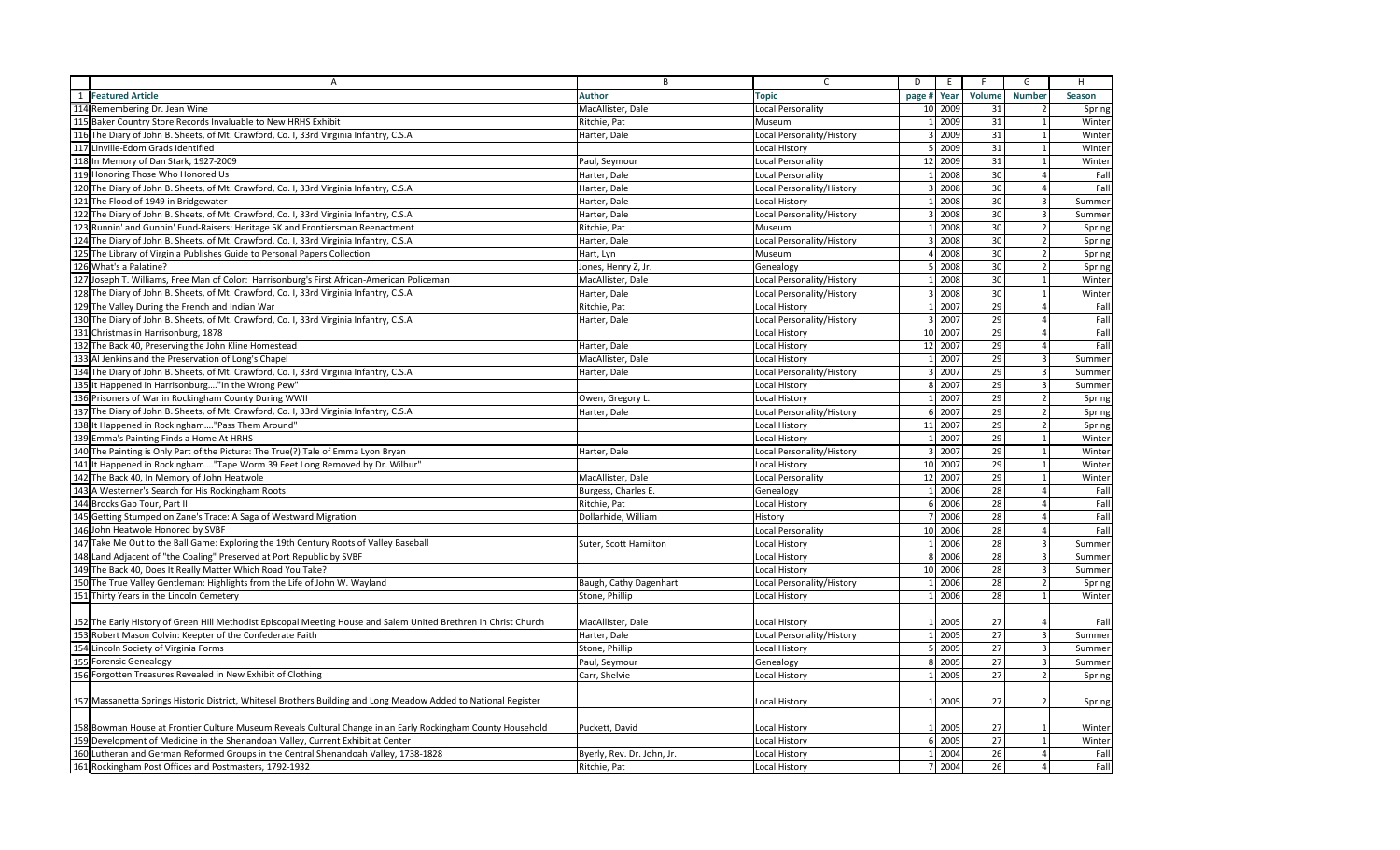|     | A                                                                                            | B                                 | $\mathsf{C}$              | D               | E                   | F.                    | G                       | H      |
|-----|----------------------------------------------------------------------------------------------|-----------------------------------|---------------------------|-----------------|---------------------|-----------------------|-------------------------|--------|
|     | 1 Featured Article                                                                           | <b>Author</b>                     | <b>Topic</b>              | page #          | Year                | Volume                | <b>Number</b>           | Season |
|     | 162 Maintaining Tradition and Embracing Innovation: Emanuel Suter and His Pottery, 1865-1890 | Suter, Scott Hamilton             | Local Personality/History | $\mathbf{1}$    | 2004                | 26                    |                         | Summer |
|     | 163 Rockingham Post Offices and Postmasters, 1792-1932                                       | Ritchie, Pat                      | <b>Local History</b>      |                 | 9 2004              | 26                    | 3                       | Summer |
|     | 164 Heatwole Exhibit Opens in May                                                            |                                   | <b>Local Personality</b>  | $\mathbf{1}$    | 2004                | 26                    | $\overline{2}$          | Spring |
| 165 | Rockingham Post Offices and Postmasters, 1792-1932                                           | Ritchie, Pat                      | Local History             |                 | 6 2004              | 26                    |                         | Spring |
|     | 166 Joseph Funk: Father of Song in Northern Virginia                                         | MacAllister, Dale                 | Local Personality/History |                 | 1 2004              | 26                    |                         | Winter |
|     | 167 Rockingham Post Offices and Postmasters, 1792-1932                                       | Ritchie, Pat                      | <b>Local History</b>      | $\mathbf{1}$    | 2004                | $\overline{26}$       | $\mathbf{1}$            | Winter |
| 168 | In the Record-Name or Nickname                                                               | Wilson, Victoria                  | Genealogy                 |                 | 8 2004              | 26                    | $\overline{1}$          | Winter |
| 169 | Cromer Trumbo Home Opened for Display                                                        |                                   | <b>Historic Home</b>      |                 | 1 2003              | 25                    | $\overline{a}$          | Fall   |
|     | 170 Cross Keys: Early History Recovered                                                      | McLean, Marjorie Lamb             | Local History             |                 | 4 2003              | $\overline{25}$       |                         | Fal    |
|     | 171 Rockingham Post Offices and Postmasters, 1792-1932                                       | Ritchie, Pat                      | Local History             |                 | 6 2003              | 25                    |                         | Fall   |
|     | 172 Researching in the Marriage Records at Rockingham County Court House                     | Welch, Harriet Lee                | Genealogy                 |                 | 7 2003              | 25                    | $\overline{a}$          | Fall   |
|     | 173 F. Flavia Converse Collection Open for Research                                          | Harter, Dale                      | Local Personality/History |                 | 1 2003              | 25                    | $\overline{\mathbf{3}}$ | Summer |
|     | 174 Rockingham Post Offices and Postmasters, 1792-1932                                       | Ritchie, Pat                      | <b>Local History</b>      |                 | 2 2003              | $\overline{25}$       | 3                       | Summer |
|     | 175 Rockingham Post Offices and Postmasters, 1792-1932                                       | Ritchie, Pat                      | <b>Local History</b>      |                 | 7 2003              | 25                    | $\overline{2}$          | Spring |
|     | 176 Notes on the Early History of Broadway                                                   | Wood, Harold                      | <b>Local History</b>      | $\mathbf{1}$    | 2003                | 25                    |                         | Winter |
|     | 177 The American Civil War                                                                   | Hess, Nancy and Irvin             | History                   |                 | 3 2003              | 25                    | $\mathbf{1}$            | Winter |
|     | 178 Rockingham Post Offices and Postmasters, 1792-1932                                       | Ritchie, Pat                      | Local History             |                 | 6 2003              | 25                    | $\overline{1}$          | Winter |
|     | 179 The Aermotor Windmill                                                                    |                                   | Local History             |                 | $1 \overline{2002}$ | 24                    | $\overline{a}$          | Fall   |
|     | 180 Rockingham Post Offices and Postmasters, 1792-1932                                       |                                   | <b>Local History</b>      |                 | 6 2002              | 24                    | $\overline{a}$          | Fal    |
| 181 | Chief Ritchie-A Remembrance (1910-2002)                                                      | Ritchie, Pat<br>MacAllister, Dale | Local Personality/History | $\mathbf{1}$    | 2002                | 24                    |                         | Summer |
|     | 182 Rexrode to America                                                                       |                                   |                           |                 | 5 2002              | 24                    | $\overline{3}$          |        |
|     |                                                                                              | Rexrode, William D.               | Genealogy                 |                 |                     |                       | $\mathbf{3}$            | Summer |
|     | 183 Rockingham County Post Offices                                                           | Wayland, John W.                  | Local History             |                 | 6 2002              | 24<br>$\overline{24}$ |                         | Summer |
|     | 184 Brocks Gap Decides to Mark Old House Used by Washington                                  | Ritchie, Pat                      | Local History             |                 | $1 \overline{2002}$ |                       | $\overline{2}$          | Spring |
|     | 185 Jackson's Famous Valley Campaign of 1862!                                                |                                   | Local History             |                 | 1 2002              | 24                    | 1                       | Winter |
|     | 186 Silver Lake Mill                                                                         |                                   | <b>Local History</b>      | $\mathbf{1}$    | 2001                | 23                    |                         | Fall   |
|     | 187 Old Order Mennonite Tour                                                                 | Showalter, Sharon                 | Religion/Culture          |                 | 3 2001              | 23                    | $\Delta$                | Fal    |
|     | 188 A Heritage Center for a Common People                                                    | Roth, Paul                        | Religion/Culture          |                 | 6 2001              | 23                    | $\Delta$                | Fall   |
|     | 189 Rockingham's Belle Grove Remembered at the Shenandoah Valley Folk Art & Heritage Center  |                                   | <b>Historic Home</b>      | $\mathbf{1}$    | 2001                | $\overline{23}$       | $\mathbf{3}$            | Summer |
|     | 190 Dennis N. Hevener                                                                        | Boyd-Rush, Dorothy A. PhD.        | Genealogy                 |                 | 5 2001              | 23                    | $\overline{3}$          | Summer |
|     | 191 Faye Witters Retires                                                                     | MacAllister, Dale                 | Museum                    | $\mathbf{1}$    | 2001                | $\overline{23}$       | 5                       | Spring |
|     | 192 Rockingham County Alms House Cemetery                                                    | Zirk, William (Bill) L            | Local History             | $\mathbf{1}$    | 2001                | 23                    | 5                       | Spring |
|     | 193 Special Exhibit to Honor Black History Month                                             |                                   | Local History             |                 | 1 2001              | 23                    | $\mathbf{1}$            | Winter |
|     | 194 Lecture Series Looks at Area History                                                     |                                   | Local History             |                 | 1 2000              | $\overline{22}$       | $\overline{a}$          | Fal    |
|     | 195 Electric Map Project Moves Forward                                                       |                                   | Local History             |                 | 1 2000              | 22                    | 3                       | Summer |
|     | 196 Millennium Tribute to Anglo-American Heritage                                            |                                   | Genealogy                 |                 | 5 2000              | 22                    | $\overline{3}$          | Summer |
|     | 197 Harrisonburg-Rockingham Historical Society's Museum Will Feature Four Exhibits           | Bowers, Lawrence D., Jr.          | Museum                    | $\mathbf{1}$    | 2000                | 22                    |                         | Spring |
|     | 198 Artist Drawing of the Building Complex of the Harrisonburg-Rockingham Historical Society | Downs, Janet Baugher              | Museum                    | $\mathbf{1}$    | 2000                | 22                    | $\overline{1}$          | Winter |
|     | 199 Bill Wilson Remembered                                                                   | Harter, Dale                      | Local Personality/History |                 | 2 2000              | 22                    | $\mathbf{1}$            | Winter |
|     | 200 10th Virginia Infantry Save-the-Flag Project                                             | Saufley, Al                       | Museum                    | $\mathbf{1}$    | 1999                | 21                    | $\overline{a}$          | Fall   |
|     | 201 Little-Known Harrisonburg Native Subject of Banquet Speaker                              | Harter, Dale                      | Local Personality/History |                 | 1 1999              | 21                    | 5                       | Spring |
|     | 202 HRHS Celebrates Anniversary with Rockingham County Fair                                  | Downs, Janet Baugher              | <b>Local History</b>      | $1\overline{ }$ | 1999                |                       |                         |        |
|     | 203 Belsnickels and Sugarplums                                                               |                                   | Religion/Culture          |                 | 6 1999              |                       |                         |        |
|     | 204 Celebrating the Centennial, Beginning a Millenium                                        | Bland, Sidney                     | Museum                    |                 | 5 1999              |                       |                         | Winter |
|     | 205 Construction of New Facilities Under Way                                                 | Bowers, Lawrence D., Jr.          | Museum                    |                 | 1 1999              | 21                    | 3                       | Summer |
|     | 206 Reflections on a Presidency                                                              | Bland, Sidney                     | Museum                    | $\mathbf{1}$    | 1998                | 20                    | 3                       | Summer |
|     | 207 Home from Havana                                                                         | Heneberger, Dr. Lucien G.         | History                   | $\overline{4}$  | 1998                | 20                    | $\overline{2}$          | Spring |
|     | 208 Some Memories of the Historical Society1968-1998                                         | Sullivan, Robert J. Jr.           | Museum                    | $\mathbf{1}$    | 1998                | 20                    |                         | Winter |
|     | 209 A Full Schedule of Events Planned for Centennial Year 1998                               | Bowers, Lawrence D., Jr.          | Museum                    | $\mathbf{1}$    | 1997                | 19                    | $\Delta$                | Fal    |
|     | 210 Mark Thomas: Artist, Craftsman, and Builder of the Centennial Rifle                      | Suter, Scott Hamilton             | Local Personality/History | $\overline{2}$  | 1997                | 19                    | $\overline{a}$          | Fall   |
|     | 211 Captured by Zenda: An African-American Community in Rockingham County                    | Siegrist, Phil                    | Local History             |                 | 1 1997              | 19                    | $\overline{3}$          | Summer |
|     | 212 Local Rifles Come to Heritage Center                                                     | Harter, Kevin                     | Museum                    |                 | 1 1997              |                       |                         | Spring |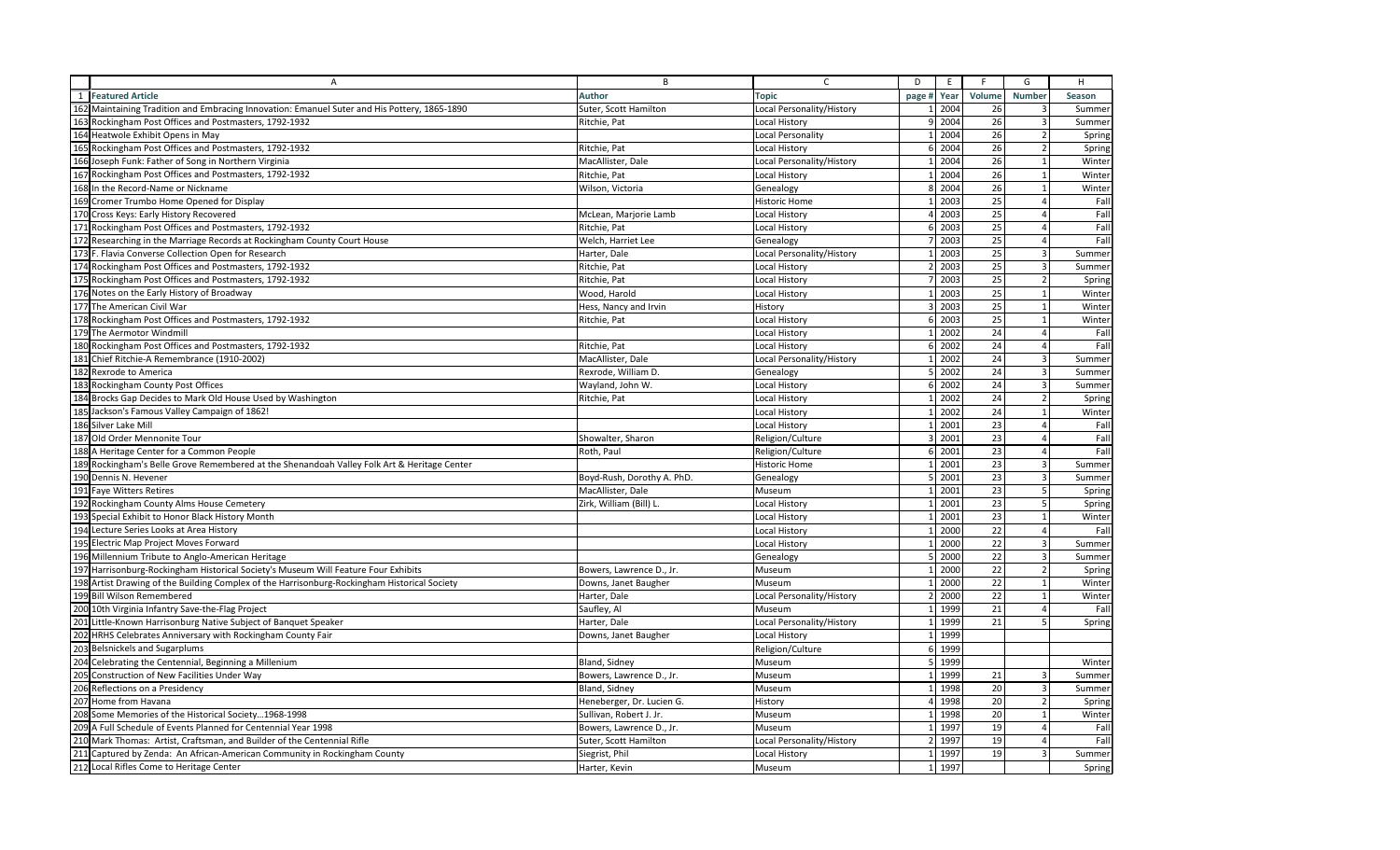|     | A                                                                                 | B                              | $\mathsf C$               | D                | E           | F      | G                       | H      |
|-----|-----------------------------------------------------------------------------------|--------------------------------|---------------------------|------------------|-------------|--------|-------------------------|--------|
| 1   | <b>Featured Article</b>                                                           | <b>Author</b>                  | Topic                     |                  | page # Year | Volume | <b>Number</b>           | Season |
|     | 213 More Mills than Outhouses                                                     |                                | Local History             |                  | 2 1997      |        |                         | Spring |
|     | 214 An Outdoor Bake-Oven                                                          | Bowman, Donald V.              | Local History             |                  | 1 1997      | 19     |                         | Winter |
|     | 215 Port Republic                                                                 | MacAllister, Dale              | Local History             |                  | 3 1997      | 19     | $\overline{1}$          | Winter |
|     | 216 Old-Time Court Days                                                           | Cline, Paul C.                 | Local History             | $\mathbf{1}$     | 1997        | 18     | $\overline{a}$          |        |
|     | 217 In Memory of Maxine Early                                                     | Harter, Dale                   | Museum                    |                  | 3 1997      | 18     | $\overline{a}$          |        |
|     | 218 A Glance Back: Hotels in Harrisonburg's Earlier Days                          | Sullivan, Robert J. Jr.        | Local History             |                  | 1 1996      | 18     | $\overline{3}$          | Summer |
|     | 219 Center Acquires Important Eighteenth-Century Stove Plate                      | Suter, Scott Hamilton          | Local History             | $\mathbf{1}$     | 1996        |        |                         | Spring |
|     | 220 John I. Lee-School House Builder                                              | Huffman, Larry                 | Local Personality/History |                  | 9 1996      |        |                         | Spring |
|     | 221 There's a Small Hotel                                                         | Huffman, Larry                 | Local History             | $\mathbf{1}$     | 1996        | 18     | 1                       | Winter |
|     | 222 Effie Koontz, Teacher Endurance Champion                                      | Huffman, Larry                 | Local Personality/History |                  | 6 1996      | 18     | $\overline{1}$          | Winter |
|     | 223 A Soldier of Rockingham                                                       | Heatwole, John L               | Local Personality/History | 7 <sup>1</sup>   | 1996        | 18     | $\mathbf{1}$            | Winter |
|     | 224 Art and Tradition in the Shenandoah Valley                                    | Suter, Scott Hamilton          | Museum                    | $\mathbf{1}$     | 1995        | 17     | $\overline{4}$          | Fall   |
|     | 225 Historic Springhouse Rebuilt                                                  |                                | Local History             | $\mathbf{1}$     | 1995        | 17     | $\overline{3}$          | Summer |
|     | 226 Mt. Clinton                                                                   | MacAllister, Dale              | Local History             | $\overline{4}$   | 1995        | 17     | $\overline{3}$          | Summer |
|     | 227 List of Killed and Wounded in the 10th Virginia Infantry During the Civil War | MacAllister, Dale              | Local History             | $\overline{4}$   | 1995        | 17     | $\overline{3}$          | Summer |
|     | 228 Valley Reserves                                                               |                                | Local History             |                  | 5 1995      | 17     | $\overline{\mathbf{3}}$ | Summer |
|     | 229 Revolutionary Pensioners                                                      | MacAllister, Dale              | Local History             | 5                | 1995        | 17     | $\overline{\mathbf{3}}$ | Summer |
|     | 230 100 Years of Harrisonburg High School                                         | Sullivan, Robert J. Jr         | Local History             | $\mathbf{1}$     | 1995        | 17     | $\overline{2}$          | Spring |
|     | 231 Jake Kyger's Army Experiences                                                 | Kyger, M. Ellsworth            | Local Personality/History | 3                | 1995        | 17     | $\overline{2}$          | Spring |
|     | 232 The Civil War and Matters of Conscience                                       | MacAllister, Dale              | Local History             | $\overline{4}$   | 1995        | 17     | $\overline{2}$          | Spring |
|     | 233 Past and Present German Place Names in the Shenandoah Valley                  | Stewart, John; Smith, Elmer L. | Local History             | 5                | 1995        | 17     | $\overline{2}$          | Spring |
|     | 234 Jacob Kyger (1844-1909) Rockingham Unionist and Abolitionist                  | Kyger, M. Ellsworth            | Local Personality/History | $\mathbf{1}$     | 1995        | 17     | $\mathbf{1}$            | Winter |
|     | 235 Breneman's Mill                                                               | Nash, Darryl                   | Local History             | 1                | 1994        | 16     | $\overline{4}$          | Fall   |
|     | 236 Just Any Old Wagon?                                                           | Zirkle, Franklin A.            | Museum                    |                  | 4 1994      | 16     | $\overline{4}$          | Fall   |
|     | 237 Will Book #2 Rockingham County, VA                                            | Priode, Marguerite             | Local History             |                  | 7 1994      | 16     | $\overline{a}$          | Fall   |
|     | 238 Rockingham County Goes to War, 1941-45                                        | Christina A. Roach             | Local History             |                  | 1 1994      | 16     | $\overline{3}$          | Summer |
|     | 239 Will Book #2 Rockingham County, VA                                            | Marguerite Priode              | Genealogy                 |                  | 7 1994      | 16     | $\overline{\mathbf{3}}$ | Summer |
|     | 240 Colonial Virginia Parishes                                                    | Sherry L. Coakley              | Religion/Culture          | $\mathbf{1}$     | 1994        | 16     | $\overline{2}$          | Spring |
|     | 241 Connie the Conestoga                                                          | Franklin A. Zirkle             | History                   |                  | 2 1994      | 16     | $\overline{2}$          | Spring |
|     | 242 Will Book #2 Rockingham County, VA                                            | Priode, Marguerite             | Local History             | $\overline{3}$   | 1994        | 16     | $\overline{2}$          | Spring |
|     | 243 Connie the Conestoga                                                          | Franklin A. Zirkle             | History                   | $\mathbf{1}$     | 1994        | 16     | $\mathbf{1}$            | Winter |
|     | 244 Will Book #2 Rockingham County, VA                                            | Priode, Marguerite             | Local History             |                  | 6 1994      | 16     | $\overline{1}$          | Winter |
|     | 245 Strong Start for New Museum                                                   | Amy Lynn Johnson               | Museum                    | $\mathbf{1}$     | 1993        | 15     | $\overline{3}$          | Fall   |
|     | 246 Museum Progress Report                                                        | Sidney Bland                   | Museum                    | $2 \overline{ }$ | 1993        | 15     | $\overline{2}$          | Spring |
|     | 247 A Glance Back At the Historical Society                                       | Sherry L. Coakley              | Local History             | $6 \overline{6}$ | 1993        | 15     | $\overline{2}$          | Spring |
| 248 | The Scotch-Irish Struggle for Civil and Religious Freedom                         | Nelson Alexander               | Local History             | $\mathbf{1}$     | 1993        | 15     | $\overline{1}$          | Winter |
|     | 249 Warren-Sipe Museum's 1992 Seasonal Report                                     | Amy Lynn Johnson               | Museum                    |                  | 5 1993      | 15     | $\mathbf{1}$            | Winter |
|     | 250 The Rockingham Turnpike                                                       | Herman V. Longley, Jr.         | Local History             | $\mathbf{1}$     | 1992        | 14     | $\overline{4}$          | Fal    |
|     | 251 Progress of Museum Plans                                                      | Sidney Bland                   | Museum                    | $\mathbf{1}$     | 1992        | 14     | $\overline{\mathbf{3}}$ | Summer |
|     | 252 Grottoes Centennial                                                           |                                | Local History             |                  | 1 1992      | 14     | $\overline{2}$          | Spring |
|     | African-American Communities in Rockingham County                                 | Paul C. Cline                  | Local History             | $\mathbf{1}$     | 1992        | 14     | $\mathbf{1}$            | Winter |
|     | <b>Official Name Given to New Museum</b>                                          | Sidney Bland                   | Museum                    | 5                | 1992        | 14     | $\overline{1}$          | Winter |
|     | 255 Second Annual Valley Supper                                                   | Dorothy Rowe                   | Museum                    | $\mathbf{1}$     | 1991        | 13     | $\overline{a}$          | Fal    |
|     | 256 Society Members Receive Awards at UDC Ceremony                                |                                | Local Personality/History | $\mathbf{1}$     | 1991        | 13     | $\overline{\mathbf{3}}$ | Summer |
|     | 257 John Harris & His Fight to Preserve The Union, Part II                        | Dale F. Harter                 | Local Personality/History | $\overline{2}$   | 1991        | 13     | $\overline{3}$          | Summer |
|     | 258 John Harris & His Fight to Preserve The Union, Part I                         | Dale F. Harter                 | Local Personality/History | $\overline{2}$   | 1991        | 13     | $\overline{2}$          | Spring |
|     | 259 The Old Tannery                                                               | Sherry L. Coakley              | Local History             | $\mathbf{1}$     | 1991        | 13     | $\overline{1}$          | Winter |
|     | 260 Society Launches New Valley Campaign                                          | Ellen Layman                   | Museum                    | $\mathbf{1}$     | 1990        | 12     | $\overline{4}$          | Fall   |
|     | 261 West Central Academy                                                          | Dale MacAllister               | Local History             | $\mathbf{1}$     | 1990        | 12     | $\overline{3}$          | Summer |
|     | 262 Local Sons of the American Revolution Honor Thomas Lewis                      | John H. Sipe                   | Local Personality/History |                  | 3 1990      | 12     | $\overline{3}$          | Summer |
|     | 263 The Life of Brigadier General Turner Ashby, CSA                               | William B. Kyger, Jr.          | Local Personality/History |                  | 1 1990      | 12     | $\overline{2}$          | Spring |
|     |                                                                                   |                                |                           |                  |             |        |                         |        |